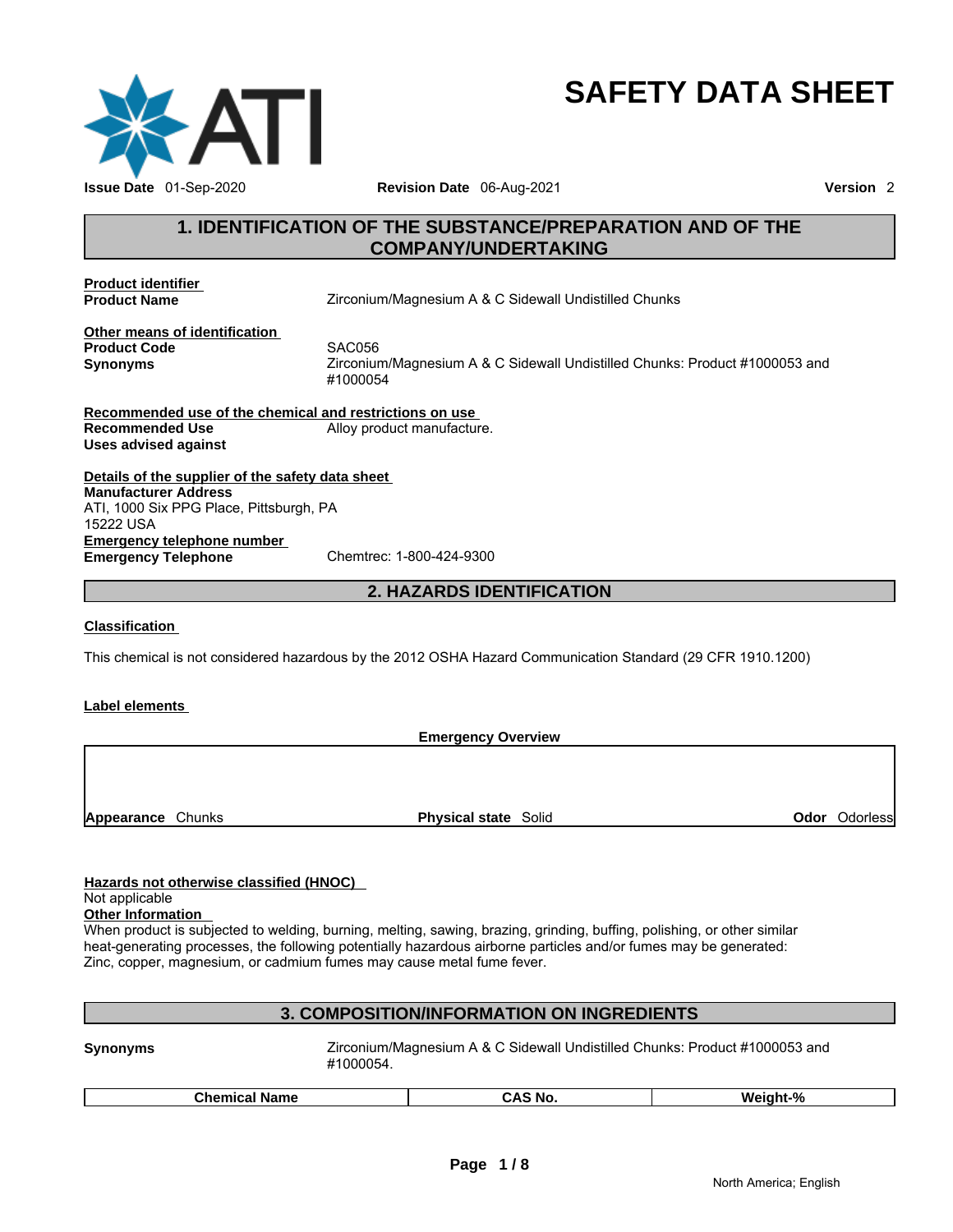| $- \cdot$<br>∠ırconıum     | $\rightarrow$<br>-<br>7440-67-7 | $\overline{\phantom{a}}$<br>$50 -$ |
|----------------------------|---------------------------------|------------------------------------|
| Magnesium                  | <b>OF</b><br>710c<br>439-90-4   | $\Lambda$ $\cap$<br>30             |
| Chloride<br>nesium<br>Madr | 7786-30-ა                       | 14                                 |

**4. FIRST AID MEASURES** 

| <b>First aid measures</b> |                                                                                                                                                        |  |
|---------------------------|--------------------------------------------------------------------------------------------------------------------------------------------------------|--|
| Eye contact               | In the case of particles coming in contact with eyes during processing, treat as with any<br>foreign object.                                           |  |
| <b>Skin Contact</b>       | None under normal use conditions.                                                                                                                      |  |
| <b>Inhalation</b>         | If excessive amounts of smoke, fume, or particulate are inhaled during processing, remove<br>to fresh air and consult a qualified health professional. |  |
| Ingestion                 | IF SWALLOWED: Call a POISON CENTER or doctor/physician if you feel unwell.                                                                             |  |
|                           | Most important symptoms and effects, both acute and delayed                                                                                            |  |
| <b>Symptoms</b>           | None anticipated.                                                                                                                                      |  |
|                           | Indication of any immediate medical attention and special treatment needed                                                                             |  |
| Note to physicians        | Treat symptomatically.                                                                                                                                 |  |
|                           |                                                                                                                                                        |  |

### **Suitable extinguishing media**

Product not flammable in the form as distributed, flammable as finely divided particles or pieces resulting from processing of this product. Isolate large fires and allow to burn out. Smother small fires with salt (NaCl) or class D dry powder fire extinguisher.

**5. FIRE-FIGHTING MEASURES** 

**Unsuitable extinguishing media** Do not spray water on burning metal as an explosion may occur. This explosive characteristic is caused by the hydrogen and steam generated by the reaction of water with the burning material. If a fire occurs in the area, avoid water contact with the product to prevent evolution of hazardous gases.

#### **Specific hazards arising from the chemical**

Intense heat. Very fine, high surface area material resulting from processing this product may ignite spontaneously at room temperature. WARNING: Fine particles of this product may form combustible dust-air mixtures. Keep particles away from all ignition sources including heat, sparks, and flame. Prevent dust accumulations to minimize combustible dust hazard.

**Hazardous combustion products** Zinc, copper, magnesium, or cadmium fumes may cause metal fume fever. Hydrogen chloride gas may cause respiratory and/or eye irritation.

**Explosion data Sensitivity to Mechanical Impact** None. **Sensitivity to Static Discharge** None.

#### **Protective equipment and precautions for firefighters**

Firefighters should wear self-contained breathing apparatus and full firefighting turnout gear.

### **6. ACCIDENTAL RELEASE MEASURES**

#### **Personal precautions, protective equipment and emergency procedures**

| <b>Personal precautions</b> | Use personal protective equipment as required. |
|-----------------------------|------------------------------------------------|
| For emergency responders    | Use personal protective equipment as required. |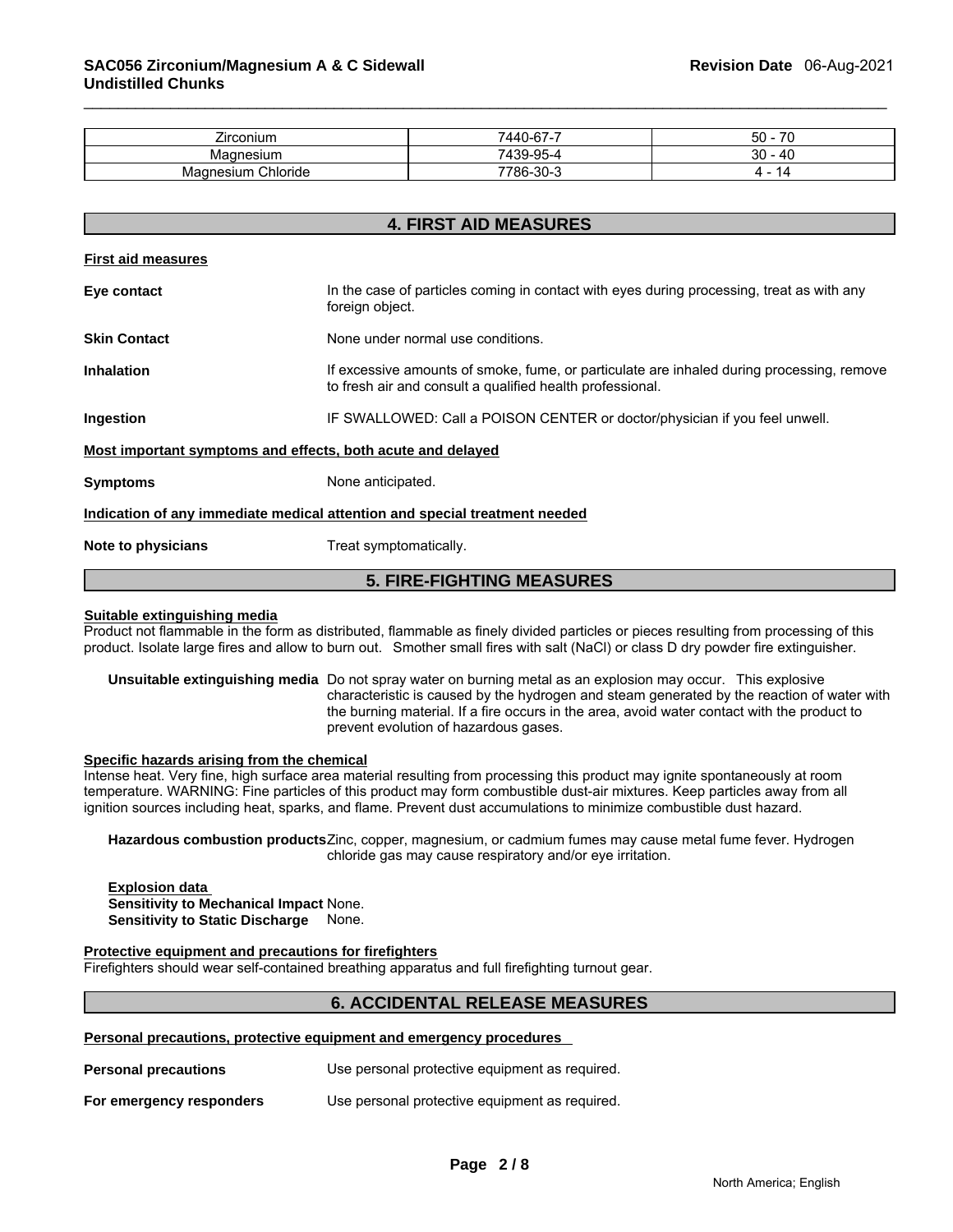| <b>Environmental precautions</b>                             |                                                                                                                                                                                                                                                                                                                                                                                                                                                                                              |  |  |
|--------------------------------------------------------------|----------------------------------------------------------------------------------------------------------------------------------------------------------------------------------------------------------------------------------------------------------------------------------------------------------------------------------------------------------------------------------------------------------------------------------------------------------------------------------------------|--|--|
| <b>Environmental precautions</b>                             | Collect spillage to prevent release to the environment.                                                                                                                                                                                                                                                                                                                                                                                                                                      |  |  |
| Methods and material for containment and cleaning up         |                                                                                                                                                                                                                                                                                                                                                                                                                                                                                              |  |  |
| <b>Methods for containment</b>                               | Prevent further leakage or spillage if safe to do so.                                                                                                                                                                                                                                                                                                                                                                                                                                        |  |  |
| Methods for cleaning up                                      | Sweep or shovel material into dry containers. Avoid creating uncontrolled dust. Wash the<br>spill location thoroughly with water - remaining magnesium chloride residue would cause<br>the floor to become slippery.                                                                                                                                                                                                                                                                         |  |  |
|                                                              | 7. HANDLING AND STORAGE                                                                                                                                                                                                                                                                                                                                                                                                                                                                      |  |  |
| <b>Precautions for safe handling</b>                         |                                                                                                                                                                                                                                                                                                                                                                                                                                                                                              |  |  |
| Advice on safe handling                                      | Very fine, high surface area material resulting from grinding, buffing, polishing, or similar<br>processes of this product may ignite spontaneously at room temperature. WARNING: Fine<br>particles of this product may form combustible dust-air mixtures. Keep particles away from<br>all ignition sources including heat, sparks, and flame. Prevent dust accumulations to<br>minimize combustible dust hazard. Protect from moisture, In contact with water releases<br>flammable gases. |  |  |
| Conditions for safe storage, including any incompatibilities |                                                                                                                                                                                                                                                                                                                                                                                                                                                                                              |  |  |
| <b>Storage Conditions</b>                                    | Keep away from heat, sparks, flame and other sources of ignition (i.e., pilot lights, electric<br>motors and static electricity). Store in a dry place. Store in a closed container. Magnesium<br>chloride solutions in uncoated steel tanks may activate the metal surface so that when the<br>tanks are drained the surfaces rust quickly consuming available oxygen. Use safe tank<br>entry procedures with good ventilation and oxygen level monitoring.                                 |  |  |
| Incompatible materials                                       | Unintentional contact with water. Dissolves in hydrofluoric acid. Ignites in the presence of<br>fluorine. When heated above 200°C, reacts exothermically with the following: Chlorine,<br>bromine, halocarbons, carbon tetrachloride, carbon tetrafluoride, and freon.                                                                                                                                                                                                                       |  |  |

## **8. EXPOSURE CONTROLS/PERSONAL PROTECTION**

#### **Control parameters**

| <b>Chemical Name</b> | <b>ACGIH TLV</b>                                         | <b>OSHA PEL</b>                                      |
|----------------------|----------------------------------------------------------|------------------------------------------------------|
| <b>Zirconium</b>     | STEL: 10 mg/m <sup>3</sup> STEL: 10 mg/m <sup>3</sup> Zr | TWA: 5 mg/m <sup>3</sup> $Zr$                        |
| 7440-67-7            | TWA: 5 mg/m <sup>3</sup> TWA: 5 mg/m <sup>3</sup> Zr     | (vacated) STEL: 10 mg/m <sup>3</sup> (vacated) STEL: |
|                      |                                                          | 10 mg/m $3 Zr$                                       |
| Magnesium            |                                                          |                                                      |
| 7439-95-4            |                                                          |                                                      |
| Magnesium Chloride   |                                                          |                                                      |
| 7786-30-3            |                                                          |                                                      |

#### **Appropriate engineering controls**

**Engineering Controls** Avoid generation of uncontrolled particles.

#### **Individual protection measures, such as personal protective equipment**

| <b>Eye/face protection</b> | When airborne particles may be present, appropriate eye protection is recommended. For<br>example, tight-fitting goggles, foam-lined safety glasses or other protective equipment that<br>shield the eyes from particles. |
|----------------------------|---------------------------------------------------------------------------------------------------------------------------------------------------------------------------------------------------------------------------|
| Skin and body protection   | Fire/flame resistant/retardant clothing may be appropriate during hot work with the product.<br>Wear protective gloves.                                                                                                   |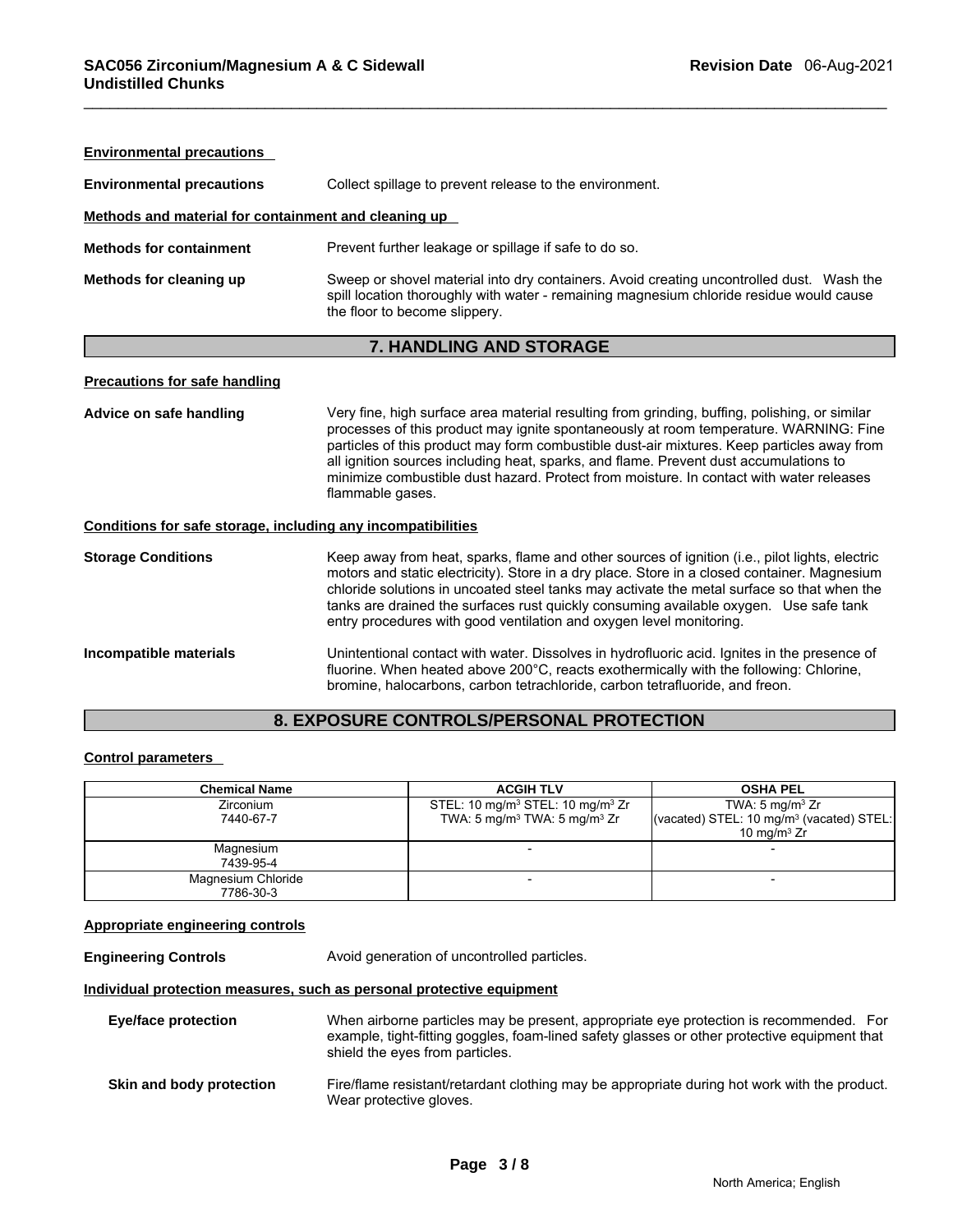| <b>Respiratory protection</b>         | When particulates/fumes/gases are generated and if exposure limits are exceeded or<br>irritation is experienced, proper approved respiratory protection should be worn.<br>Positive-pressure supplied air respirators may be required for high airborne contaminant<br>concentrations. Respiratory protection must be provided in accordance with current local<br>regulations. |
|---------------------------------------|---------------------------------------------------------------------------------------------------------------------------------------------------------------------------------------------------------------------------------------------------------------------------------------------------------------------------------------------------------------------------------|
| <b>General Hygiene Considerations</b> | Handle in accordance with good industrial hygiene and safety practice.                                                                                                                                                                                                                                                                                                          |

### **9. PHYSICAL AND CHEMICAL PROPERTIES**

### **Information on basic physical and chemical properties**

| <b>Physical state</b>            | Solid                   |                                                                                              |                                                   |
|----------------------------------|-------------------------|----------------------------------------------------------------------------------------------|---------------------------------------------------|
| Appearance                       | Chunks                  | Odor                                                                                         | Odorless                                          |
| <b>Color</b>                     | Metallic gray or silver | <b>Odor threshold</b>                                                                        | Not applicable                                    |
| <b>Property</b>                  | <b>Values</b>           | Remarks • Method                                                                             |                                                   |
| рH                               |                         | Not applicable                                                                               |                                                   |
| Melting point / freezing point   |                         |                                                                                              |                                                   |
| Boiling point / boiling range    |                         |                                                                                              |                                                   |
| <b>Flash point</b>               |                         |                                                                                              |                                                   |
| <b>Evaporation rate</b>          |                         | Not applicable                                                                               |                                                   |
| <b>Flammability (solid, gas)</b> |                         | flammable as finely divided particles or pieces<br>resulting from processing of this product | Product not flammable in the form as distributed. |
| <b>Flammability Limit in Air</b> |                         |                                                                                              |                                                   |
| <b>Upper flammability limit:</b> |                         |                                                                                              |                                                   |
| Lower flammability limit:        |                         |                                                                                              |                                                   |
| Vapor pressure                   |                         | Not applicable                                                                               |                                                   |
| <b>Vapor density</b>             |                         | Not applicable                                                                               |                                                   |
| <b>Specific Gravity</b>          |                         |                                                                                              |                                                   |
| <b>Water solubility</b>          | Insoluble               |                                                                                              |                                                   |
| Solubility in other solvents     |                         |                                                                                              |                                                   |
| <b>Partition coefficient</b>     |                         | Not applicable                                                                               |                                                   |
| <b>Autoignition temperature</b>  |                         | Not applicable                                                                               |                                                   |
| <b>Decomposition temperature</b> |                         | Not applicable                                                                               |                                                   |
| Kinematic viscosity              |                         | Not applicable                                                                               |                                                   |
| <b>Dynamic viscosity</b>         |                         | Not applicable                                                                               |                                                   |
| <b>Explosive properties</b>      | Not applicable          |                                                                                              |                                                   |
| <b>Oxidizing properties</b>      | Not applicable          |                                                                                              |                                                   |
| <b>Other Information</b>         |                         |                                                                                              |                                                   |
| <b>Softening point</b>           |                         |                                                                                              |                                                   |
| Molecular weight                 |                         |                                                                                              |                                                   |
| <b>VOC Content (%)</b>           | Not applicable          |                                                                                              |                                                   |
| <b>Density</b>                   |                         |                                                                                              |                                                   |
| <b>Bulk density</b>              |                         |                                                                                              |                                                   |
|                                  |                         |                                                                                              |                                                   |

### **10. STABILITY AND REACTIVITY**

## **Reactivity**

Reacts with water

#### **Chemical stability**

Stable under normal conditions.

#### **Possibility of Hazardous Reactions**

Reacts with water.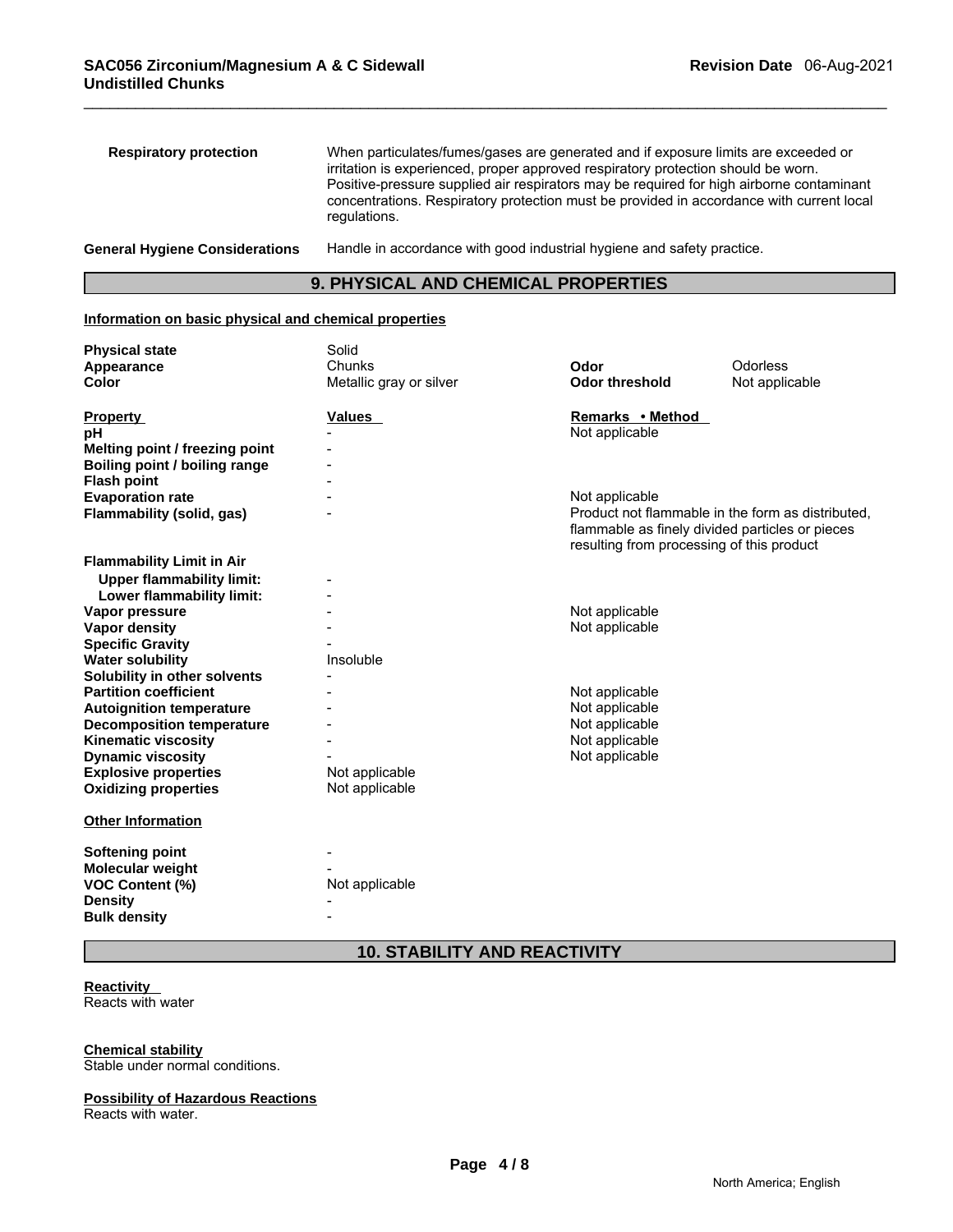**Hazardous polymerization** Hazardous polymerization does not occur.

#### **Conditions to avoid**

Dust formation and dust accumulation. Unintentional contact with water. When mixed with water, heat, steam, and possibly hydrogen and hydrogen sulfide gas may be generated. Do not mix magnesium chloride with water except in a well-ventilated area, under conditions where heat and any gas that may evolve can easily dissipate.

#### **Incompatible materials**

Unintentional contact with water. Dissolves in hydrofluoric acid. Ignites in the presence of fluorine. When heated above 200°C, reacts exothermically with the following: Chlorine, bromine, halocarbons, carbon tetrachloride, carbon tetrafluoride, and freon.

#### **Hazardous Decomposition Products**

None while dry and cool. Magnesium chloride heated above 110°C in the presence of moisture will evolve hydrogen chloride fumes.

### **11. TOXICOLOGICAL INFORMATION**

#### **Information on likely routes of exposure**

**Product Information** 

| <b>Inhalation</b>   | Product not classified. |
|---------------------|-------------------------|
| Eye contact         | Product not classified. |
| <b>Skin Contact</b> | Product not classified. |
| Ingestion           | Product not classified. |

| <b>Chemical Name</b> | Oral LD50         | <b>Dermal LD50</b> | <b>Inhalation LC50</b> |
|----------------------|-------------------|--------------------|------------------------|
| <b>Zirconium</b>     | $>$ 5000 mg/kg bw |                    | $>4.3$ mg/L            |
| 7440-67-7            |                   |                    |                        |
| Magnesium            | $>$ 2000 mg/kg bw |                    | -                      |
| 7439-95-4            |                   |                    |                        |
| Magnesium Chloride   | 5000 mg/kg bw     | $>$ 2000 mg/kg bw  |                        |
| 7786-30-3            |                   |                    |                        |

**Information on toxicological effects** 

**Symptoms** None known.

#### **Delayed and immediate effects as well as chronic effects from short and long-term exposure**

| <b>Acute toxicity</b>             | Product not classified. |
|-----------------------------------|-------------------------|
| <b>Skin corrosion/irritation</b>  | Product not classified. |
| Serious eye damage/eye irritation | Product not classified. |
| <b>Sensitization</b>              | Product not classified. |
| Germ cell mutagenicity            | Product not classified. |
| Carcinogenicity                   | Product not classified. |
| <b>Reproductive toxicity</b>      | Product not classified. |
| <b>STOT - single exposure</b>     | Product not classified. |
| <b>STOT - repeated exposure</b>   | Product not classified. |
| <b>Aspiration hazard</b>          | Product not classified. |

#### **12. ECOLOGICAL INFORMATION**

**Ecotoxicity**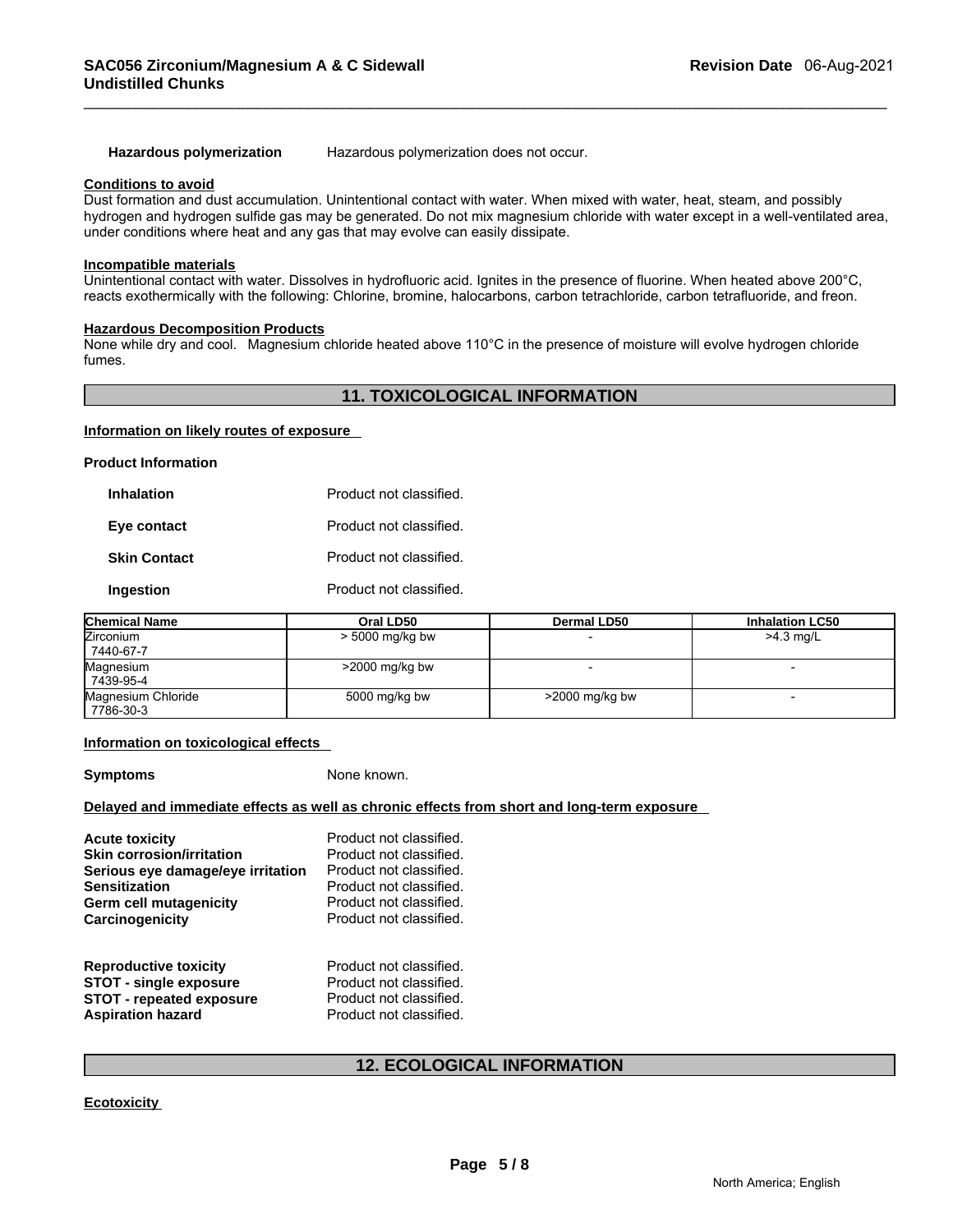| <b>Chemical Name</b>            | Algae/aquatic plants                                                                                                      | Fish                                                                                          | <b>Toxicity to</b><br>microorganisms                                                                                                     | Crustacea                                                                                                                                                 |
|---------------------------------|---------------------------------------------------------------------------------------------------------------------------|-----------------------------------------------------------------------------------------------|------------------------------------------------------------------------------------------------------------------------------------------|-----------------------------------------------------------------------------------------------------------------------------------------------------------|
| <b>Zirconium</b><br>7440-67-7   | The 14 d NOEC of zirconium<br>dichloride oxide to Chlorella<br>vulgaris was greater than<br>102.5 mg of Zr/L.             | The 96 h LL50 of zirconium<br>to Danio rerio was greater<br>than 74.03 mg/L.                  |                                                                                                                                          | The 48 h EC50 of zirconium<br>dioxide to Daphnia magna<br>was greater than 74.03 mg<br>of $Zr/L$ .                                                        |
| Magnesium<br>7439-95-4          | The 72 h EC50 of<br>magnesium chloride<br>hexahydrate to<br>Desmodesmus subspicatus<br>was greater than 12 mg of<br>Mg/L. | The 96 h LC50 of<br>magnesium chloride to<br>Pimephales promelas was<br>541 mg of Mg/L.       | The 3 h EC50 of magnesium<br>chloride hexahydrate for<br>activated sludge was greater Ceriodaphnia dubia was 225<br>than 108 mg of Mg/L. | The 48 h LC50 of<br>magnesium chloride to<br>mg of Mg/L.<br>The 48 h LC50 of<br>magnesium chloride<br>hexahydrate to Daphnia<br>magna was 322 mg of Mg/L. |
| Magnesium Chloride<br>7786-30-3 | The 72 h EC50 of<br>magnesium chloride to<br>Desmodesmus subspicatus<br>was greater than 100 mg of<br>MqCl2/L.            | The 96 h LC50 of<br>magnesium chloride to<br>Pimephales promelas was<br>2119.3 mg of MgCl2/L. | The 3 h EC50 of magnesium<br>chloride for activated sludge<br>was greater than 900 mg of<br>MqCl2/L.                                     | The 48 h LC50 of<br>magnesium chloride<br>hexahydrate to Daphnia<br>magna was 548.4 mg of<br>MgCl2/L.                                                     |

This product as shipped is not classified for aquatic toxicity.

#### **Other adverse effects**

### **13. DISPOSAL CONSIDERATIONS**

#### **Waste treatment methods**

**Disposal of wastes** Disposal should be in accordance with applicable regional, national and local laws and regulations. **Contaminated packaging** Disposal should be in accordance with applicable regional, national and local laws and regulations.

This product contains one or more substances that are listed with the State of California as a hazardous waste.

#### **14. TRANSPORT INFORMATION**

**DOT** Not regulated

### **15. REGULATORY INFORMATION**

| <b>International Inventories</b> |          |
|----------------------------------|----------|
| <b>TSCA</b>                      | Complies |
| <b>DSL/NDSL</b>                  | Complies |
| <b>EINECS/ELINCS</b>             | Complies |
| <b>ENCS</b>                      | Complies |
| <b>IECSC</b>                     | Complies |
| <b>KECL</b>                      | Complies |
| <b>PICCS</b>                     | Complies |
| <b>AICS</b>                      | Complies |

#### **Legend:**

 **TSCA** - United States Toxic Substances Control Act Section 8(b) Inventory

 **DSL/NDSL** - Canadian Domestic Substances List/Non-Domestic Substances List

 **EINECS/ELINCS** - European Inventory of Existing Chemical Substances/European List of Notified Chemical Substances

 **ENCS** - Japan Existing and New Chemical Substances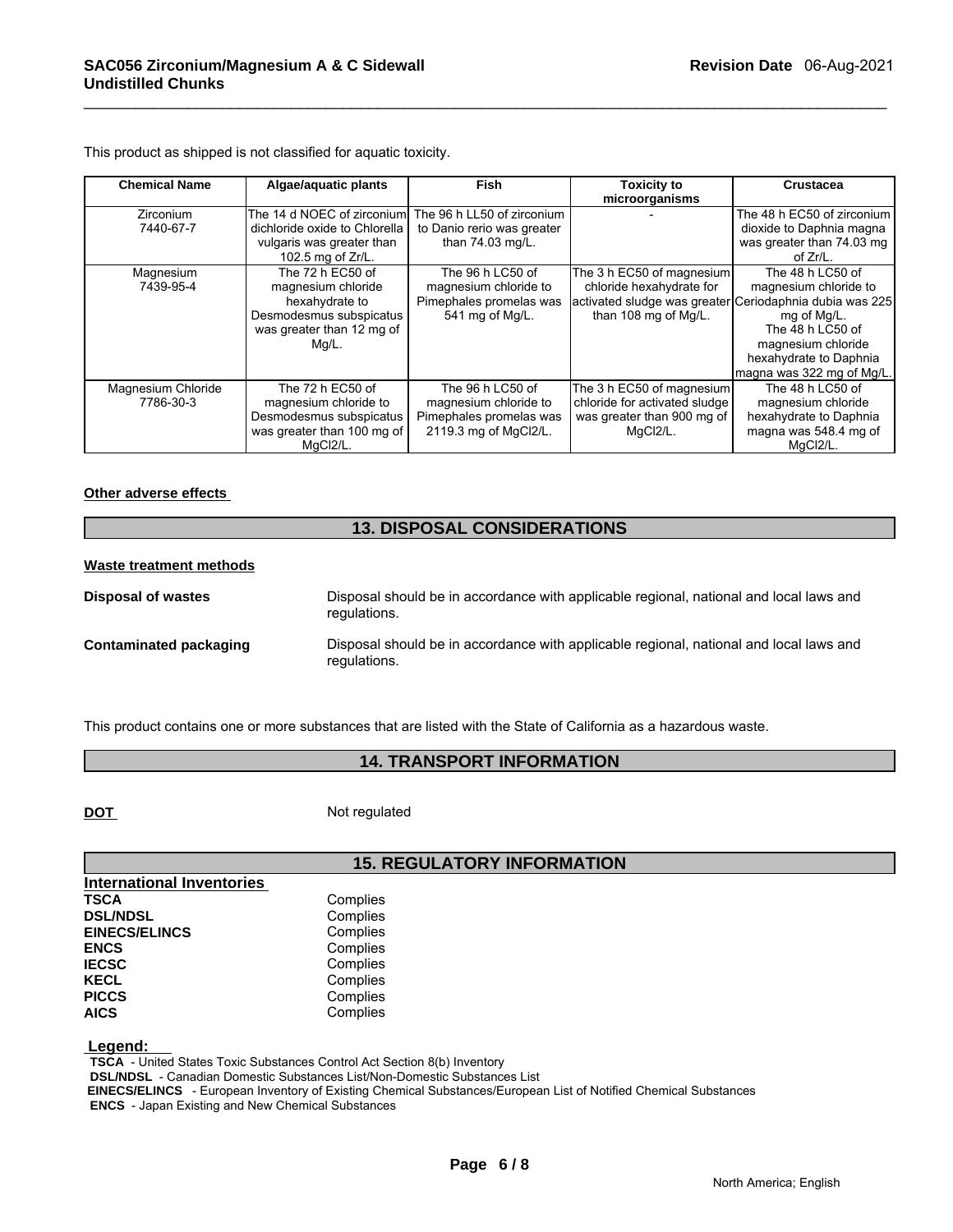**IECSC** - China Inventory of Existing Chemical Substances  **KECL** - Korean Existing and Evaluated Chemical Substances  **PICCS** - Philippines Inventory of Chemicals and Chemical Substances  **AICS** - Australian Inventory of Chemical Substances

#### **US Federal Regulations**

### **SARA 313**

Section 313 of Title III of the Superfund Amendments and Reauthorization Act of 1986 (SARA). This product does not contain any chemicals which are subject to the reporting requirements of the Act and Title 40 of the Code of Federal Regulations, Part 372

| SARA 311/312 Hazard Categories    |    |  |
|-----------------------------------|----|--|
| Acute health hazard               | No |  |
| <b>Chronic Health Hazard</b>      | No |  |
| Fire hazard                       | No |  |
| Sudden release of pressure hazard | No |  |
| <b>Reactive Hazard</b>            | No |  |
|                                   |    |  |

#### **CWA (Clean Water Act)**

This product does not contain any substances regulated as pollutants pursuant to the Clean Water Act (40 CFR 122.21 and 40 CFR 122.42)

### **CERCLA**

This material, as supplied, does not contain any substances regulated as hazardous substances under the Comprehensive Environmental Response Compensation and Liability Act (CERCLA) (40 CFR 302) or the Superfund Amendments and Reauthorization Act (SARA) (40 CFR 355). There may be specific reporting requirements at the local, regional, or state level pertaining to releases of this material

#### **US State Regulations**

#### **California Proposition 65**

This product does not contain any Proposition 65 chemicals

#### **U.S. State Right-to-Know Regulations**

| <b>Chemical Name</b>          | New Jersey | <b>Massachusetts</b> | Pennsylvania |
|-------------------------------|------------|----------------------|--------------|
| <b>Zirconium</b><br>7440-67-7 |            |                      |              |
| Magnesium<br>7439-95-4        |            |                      |              |

#### **U.S. EPA Label Information**

**EPA Pesticide Registration Number** Not applicable

| <b>16. OTHER INFORMATION</b>          |                         |                       |                           |                                                     |
|---------------------------------------|-------------------------|-----------------------|---------------------------|-----------------------------------------------------|
| <b>NFPA</b>                           | Health hazards 0        | <b>Flammability</b> 0 | Instability               | <b>Physical and Chemical</b><br><b>Properties -</b> |
| <b>HMIS</b>                           | <b>Health hazards</b> 1 | <b>Flammability 0</b> | <b>Physical hazards</b> 1 | Personal protection X                               |
| <b>Issue Date</b>                     | 01-Sep-2020             |                       |                           |                                                     |
| <b>Revision Date</b>                  | 06-Aug-2021             |                       |                           |                                                     |
| <b>Revision Note</b>                  |                         |                       |                           |                                                     |
| SDS sections updated: 1, 3, 7, 15, 16 |                         |                       |                           |                                                     |
| Note:                                 |                         |                       |                           |                                                     |

**The information provided in this safety data sheet is correct to the best of our knowledge, information and belief at the date of its publication. The information given is designed only as a guidance for safe handling, use, processing, storage,**